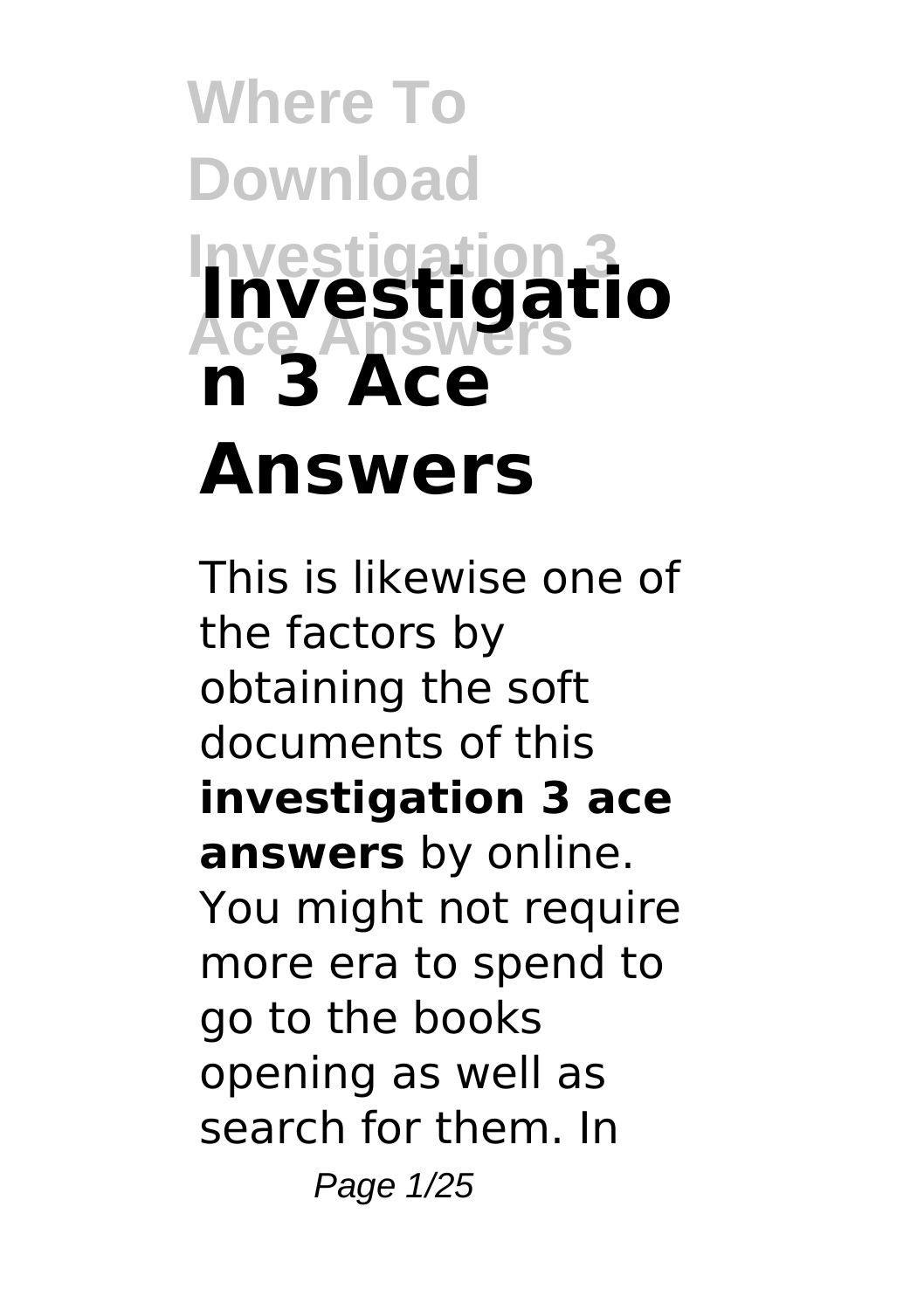**Investigation 3** some cases, you likewise pull off not discover the declaration investigation 3 ace answers that you are looking for. It will definitely squander the time.

However below, considering you visit this web page, it will be for that reason unquestionably easy to acquire as well as download lead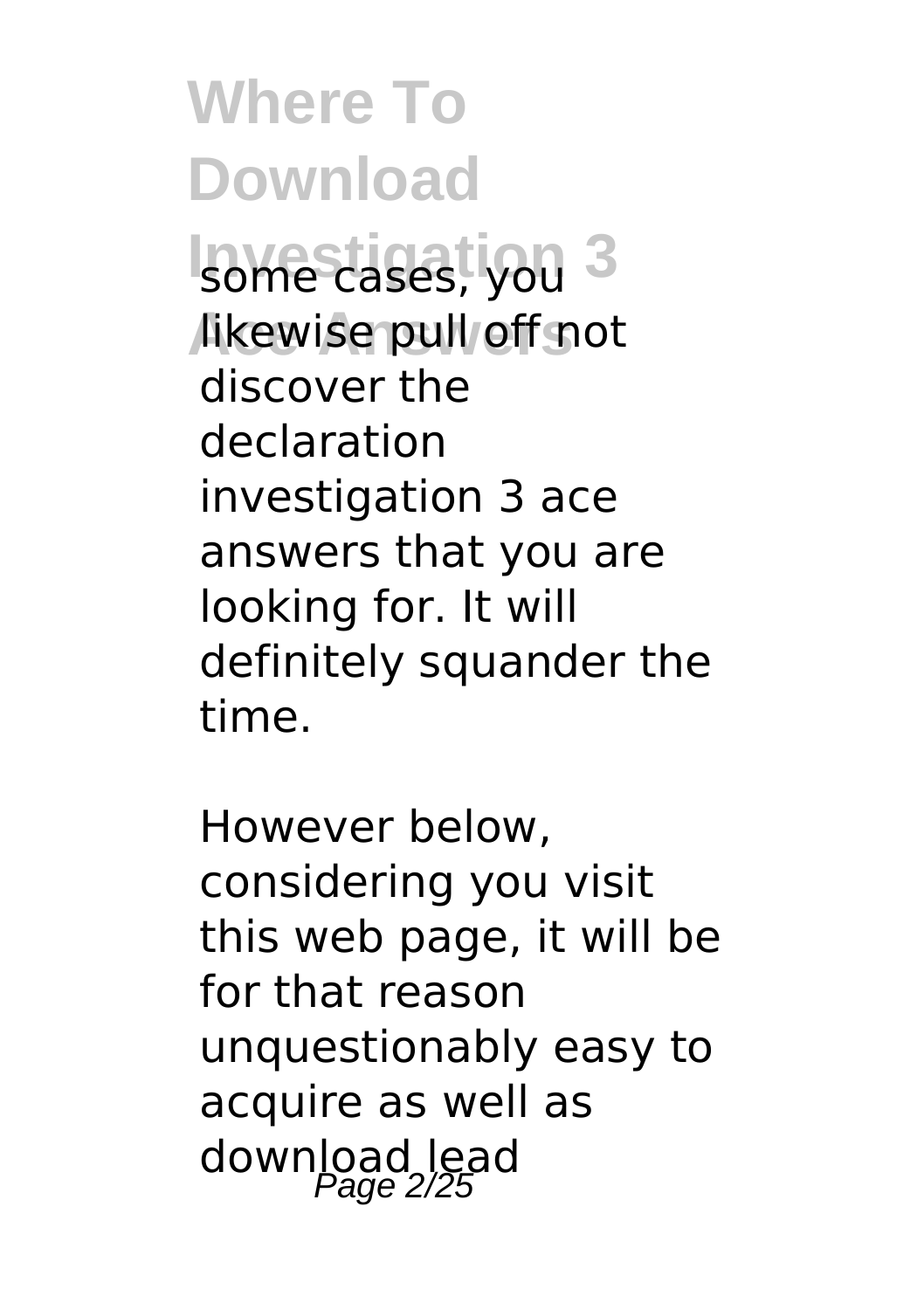**Where To Download Investigation 3** investigation 3 ace answers<sub>1</sub>swers

It will not recognize many grow old as we accustom before. You can pull off it while acquit yourself something else at home and even in your workplace. for that reason easy! So, are you question? Just exercise just what we pay for below as without difficulty as review **investigation**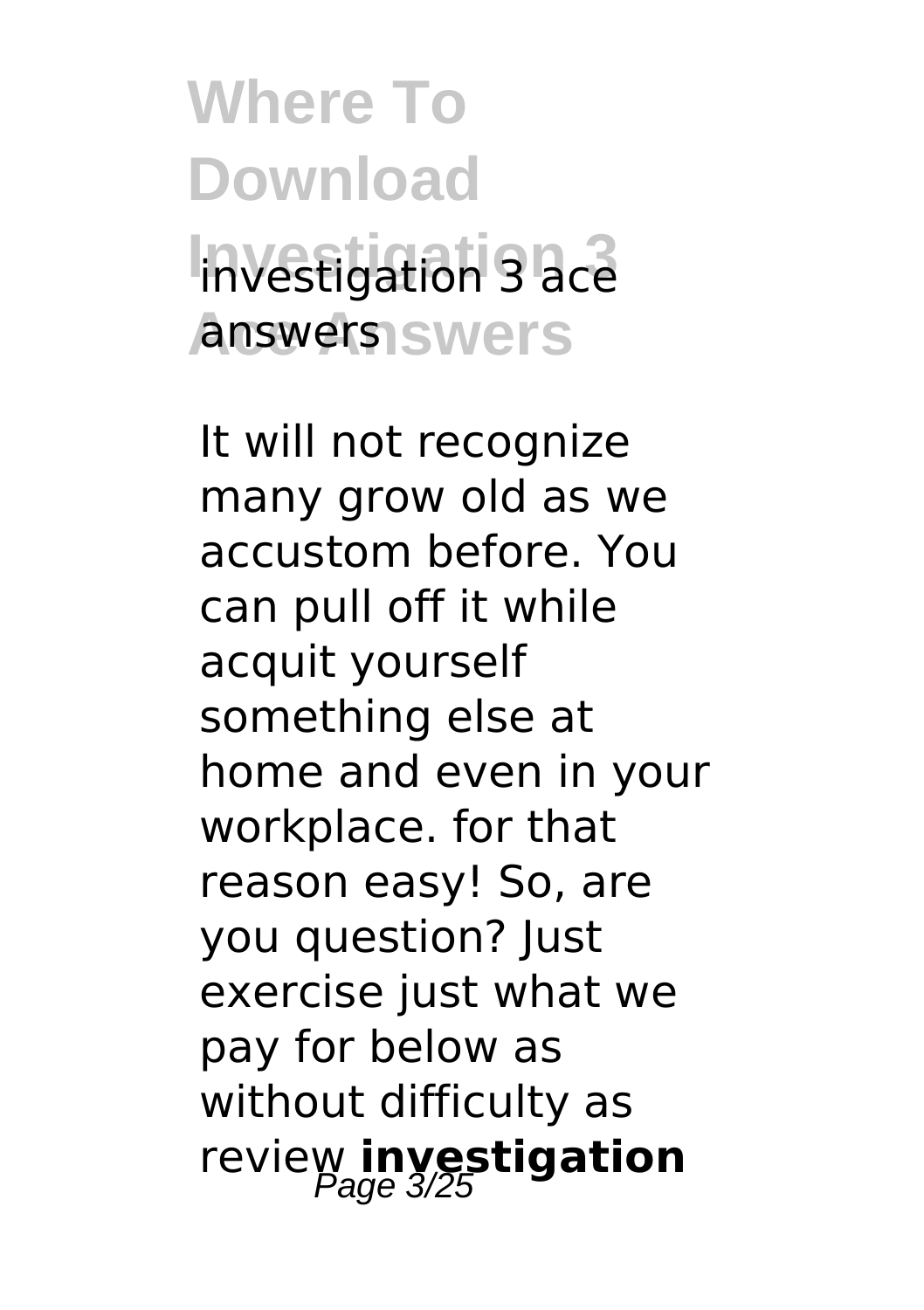**Where To Download Investigation 3 3 ace answers** what you in the manner of to read!

The site itself is available in English, German, French, Italian, and Portuguese, and the catalog includes books in all languages. There's a heavy bias towards Englishlanguage works and translations, but the same is true of all the ebook download sites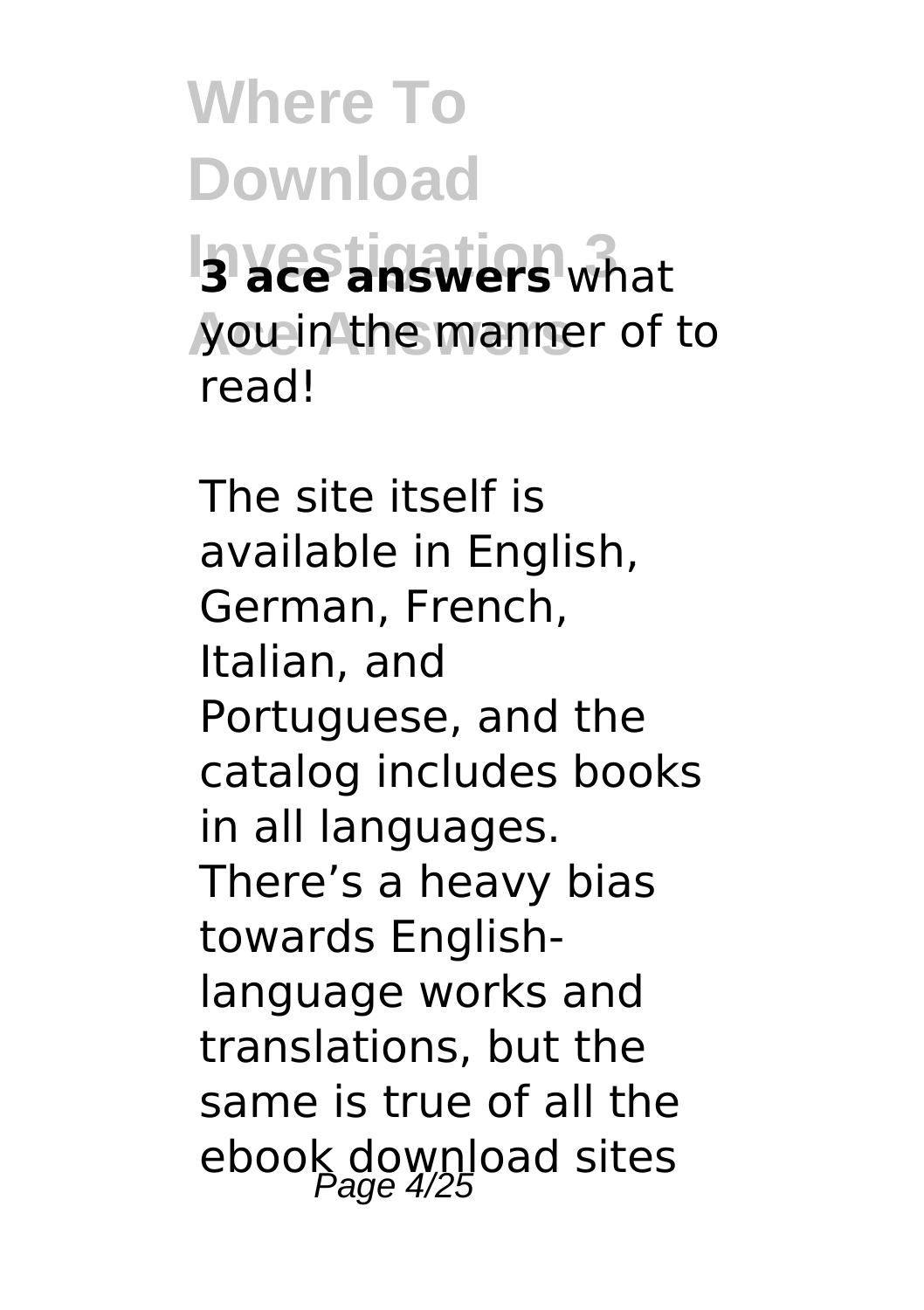**Where To Download We've looked at here. Ace Answers Investigation 3 Ace Answers** Answers | Investigation  $3$  Ce. = 650 + 30(N - $10)$  C= 650 + 30N - $300 C = 30N + 350$  The 30 means that each tile costs 30 dollars and the 290 is the startup cost. 9. 80 boxes; students may graph the two equations and find the x-coordinate of the intersection point. Or they may make a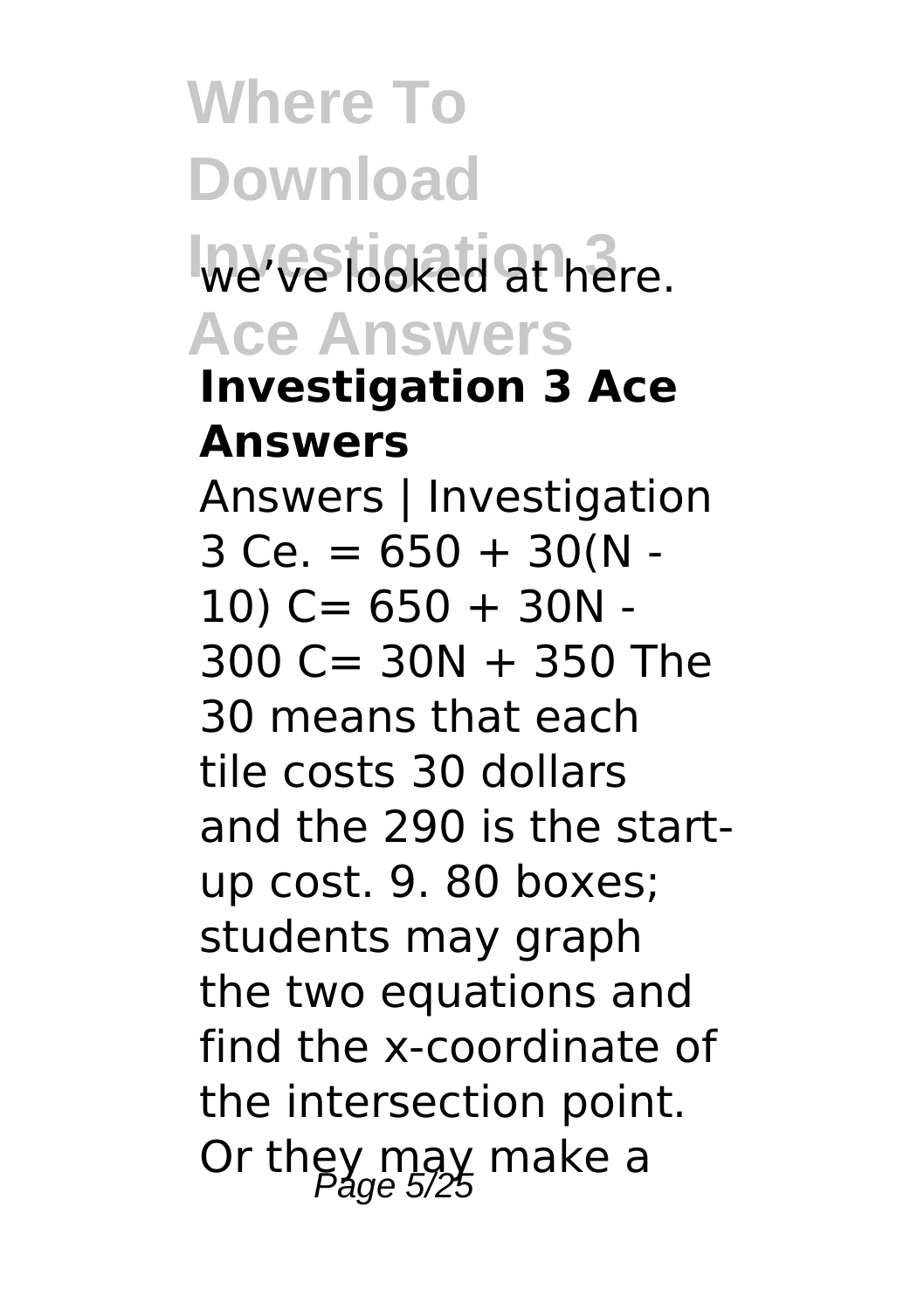# **Where To Download Investigation 3** table for each equation

And find for vers

#### **Answers | Investigation 3**

Answers | Investigation 3 Applications 1. a) The range is \$1.75. b) Each server receives \$15.65. c) Since Yanna's amount is higher than the mean, they will each receive more. If Yanna receives the mean (\$15.65), the people were distributed so that then<br>Page 6/25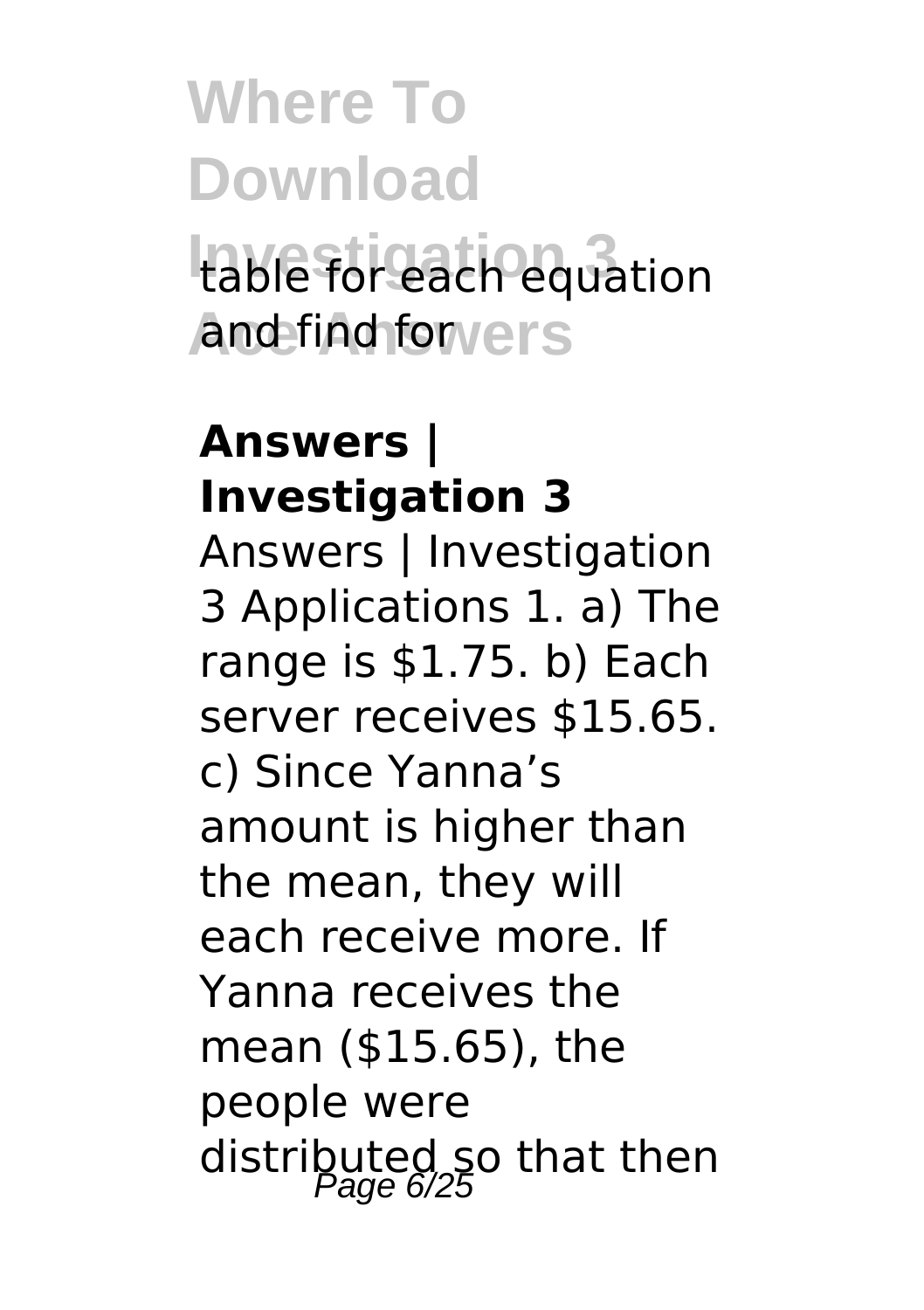**Investigation 3** the remainder of her **Ace Answers** tips (\$.45) each household has the same number. is shared among the five people.

#### **A C E Answers | Investigation 3 Applications**

Answers | Investigation 3 Applications 1. a. No, they are not similar. One of the small figures is a square, so it does not have the same shape as the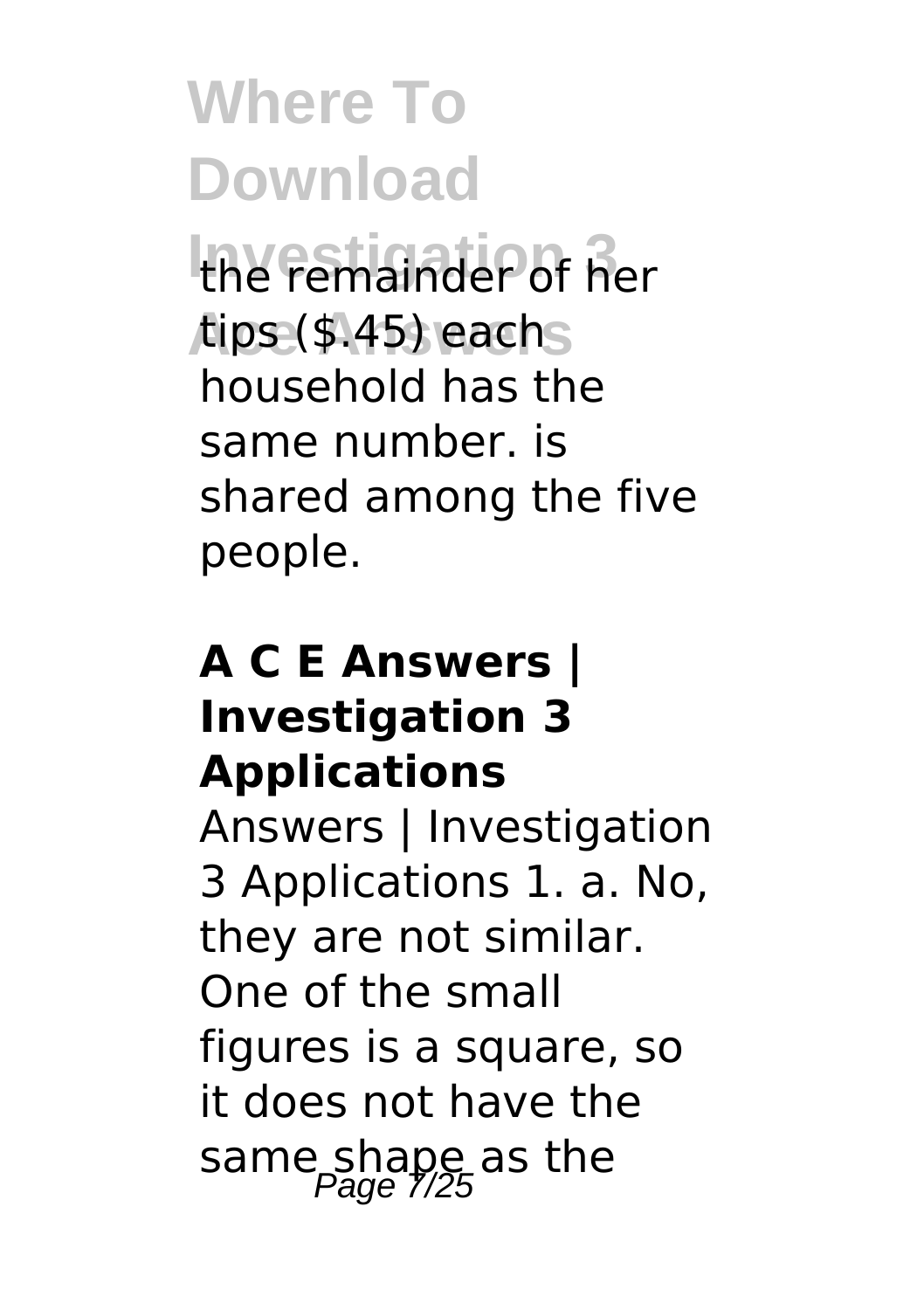*<u><b>Iniginal rectangle*</u> **which is not a square.** Yes, they are similar because their b. corresponding interior angles are congruent. Also, each side of the smaller quadrilateral increases by the

#### **Answers | Investigation 3**

Answers | Investigation 3. The surface area of Box Ab.  $= 69.7$  cm2. and the surface area of Box  $B = 56.48$  cm2. To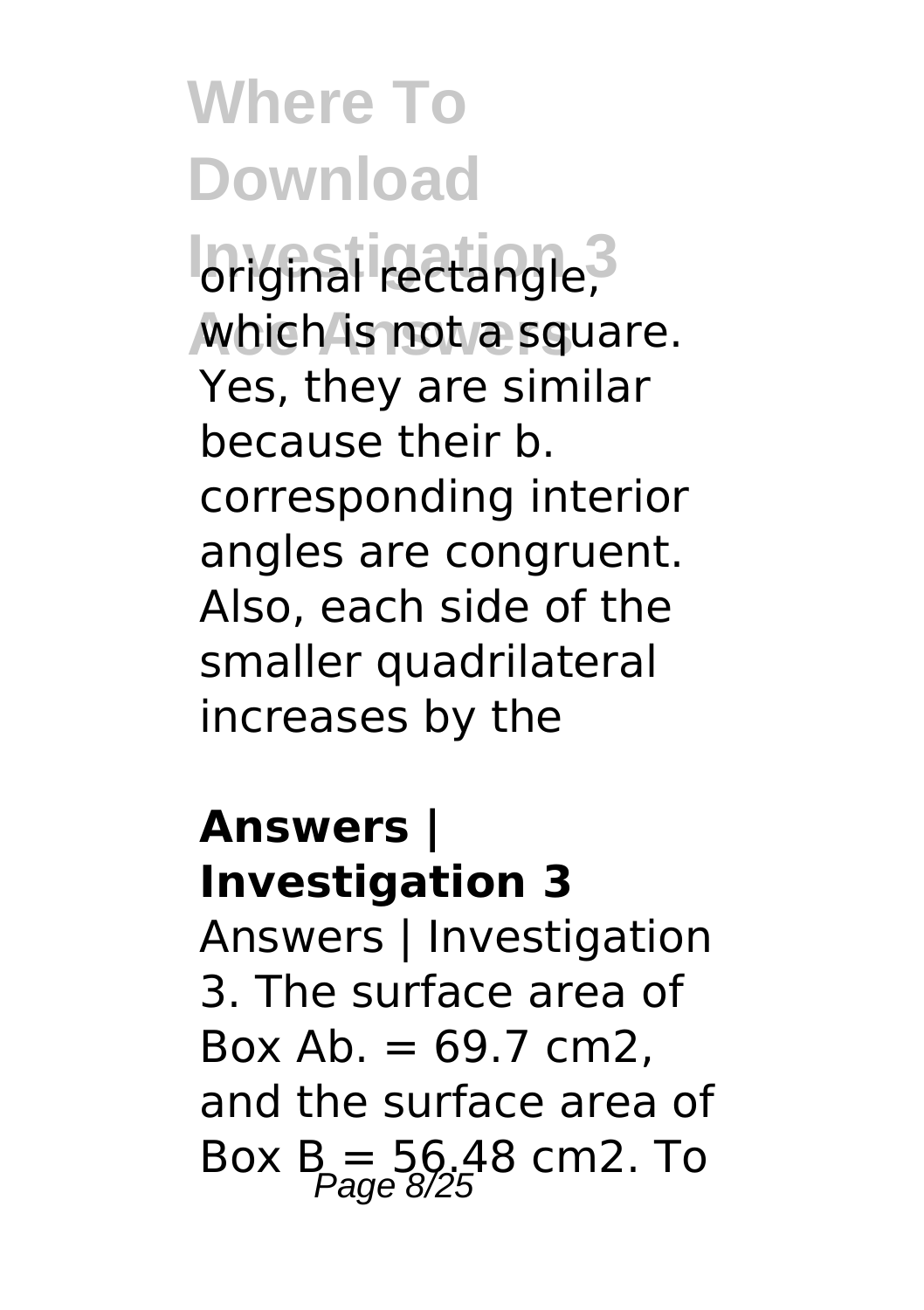find the surface area of **Ace Answers** Box A, add the area of the base,  $3 * 5 = 15$ cm2, the total area of the two triangles, 2(1.5  $*$  4) = 12 cm2, and the total area for the two side rectangles, 2(5 \*  $4.27$ ) = 42.7.

#### **Answers | Investigation 3**

Answers | Investigation 3 b. Even the "put a zero at the end of the . number" rule doesn't work when a number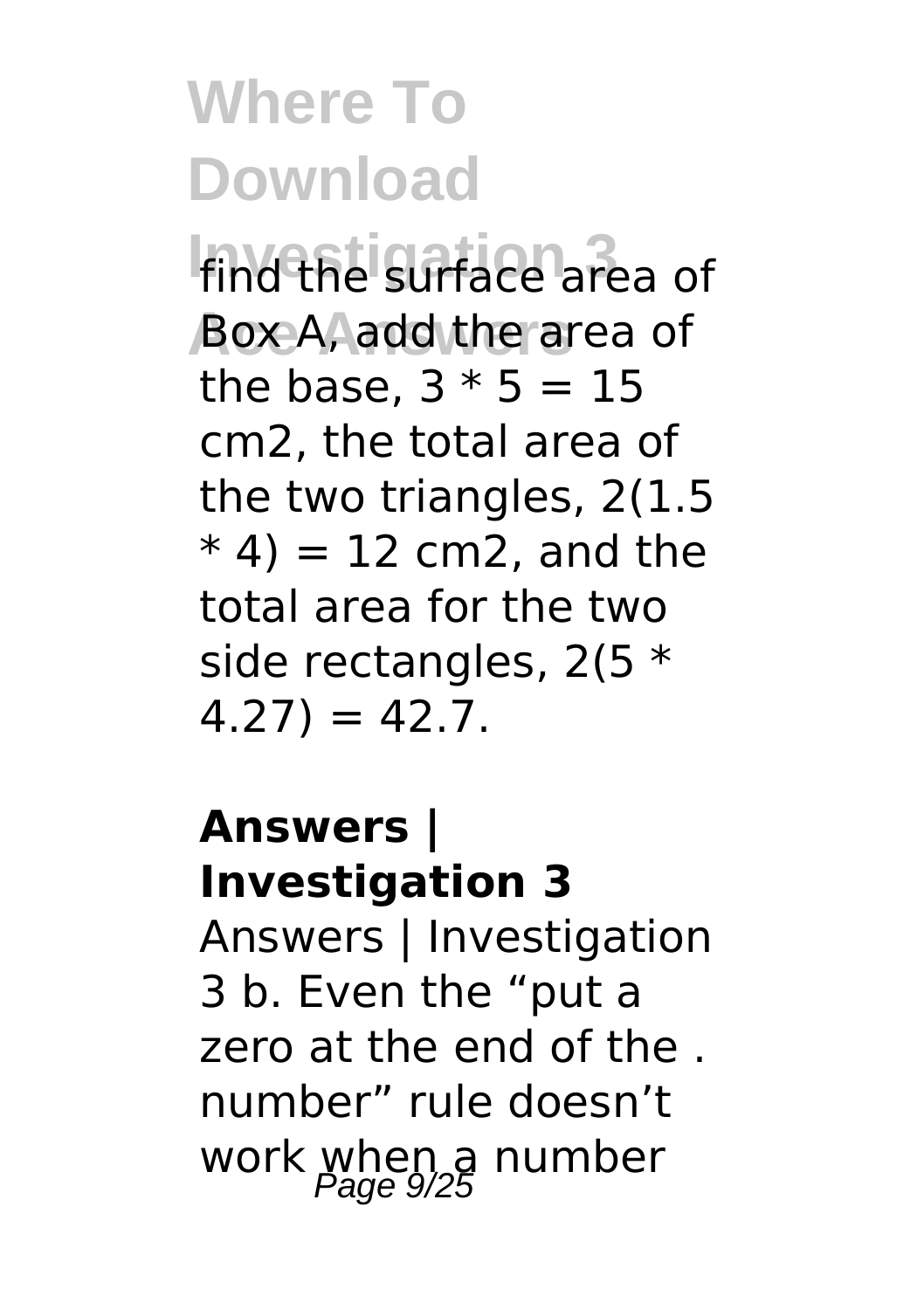has nonzero digits<sup>3</sup> to the right of the decimal point. In that case, the "rule" is to move the decimal point one place to the right. This works because

#### **A C E Answers | Investigation 3 Applications**

Answers | Investigation 3 Applications 1. a.25 shirts would cost \$70. You could use a table by trying to find the cost C for every value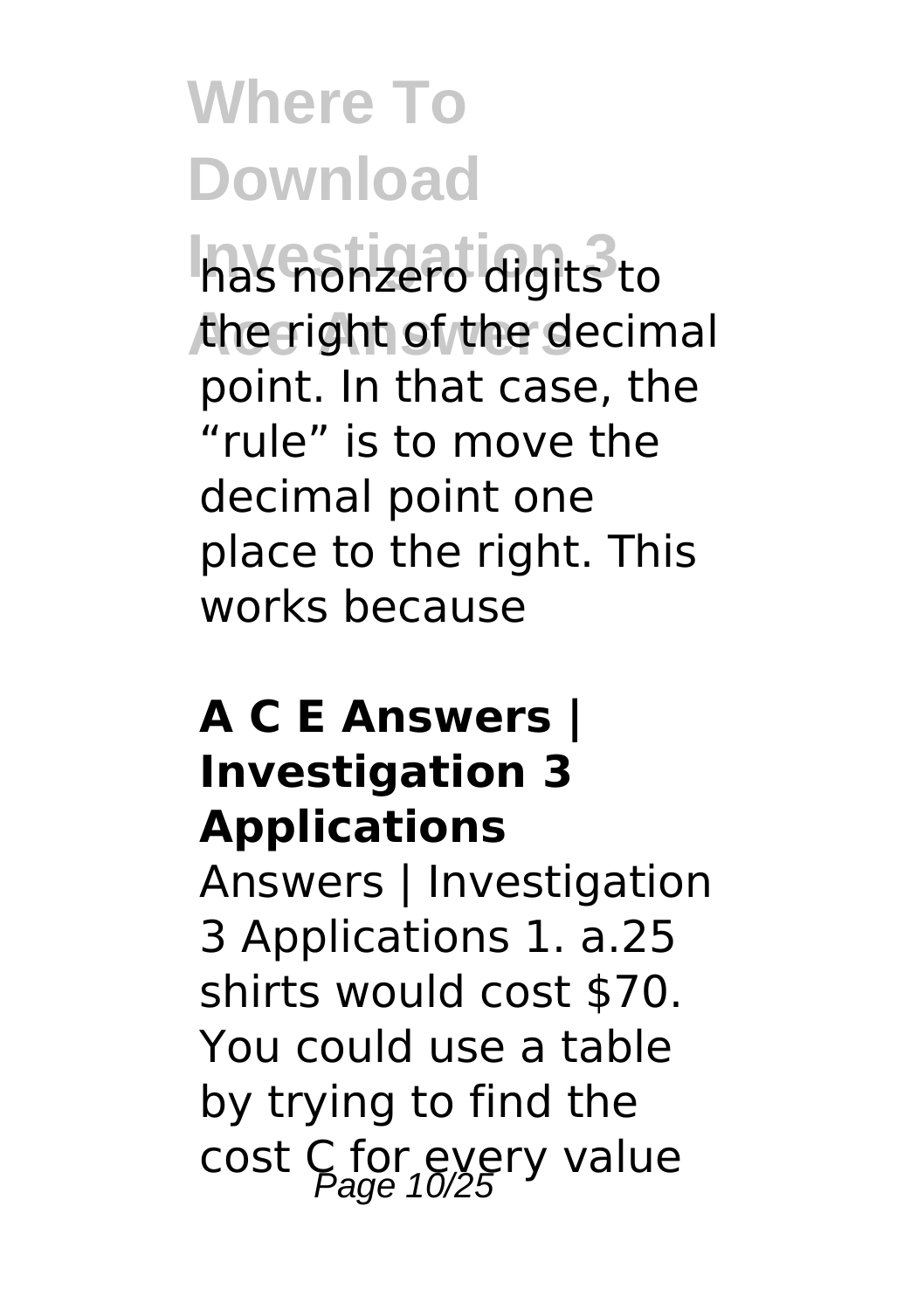**Ior n. Thus, the table** would reflect values for  $n = 1, 2, 3, \ldots$ , 25. You could use the graph by finding graph by finding the coordinate pairs.

#### **ACE Answers - Investigation 3 - P.S. 78**

Answers | Investigation 3 31. The areas of the hexagons are 3.89,a. 6.92, and 10.83 square units (6 times the areas of the triangles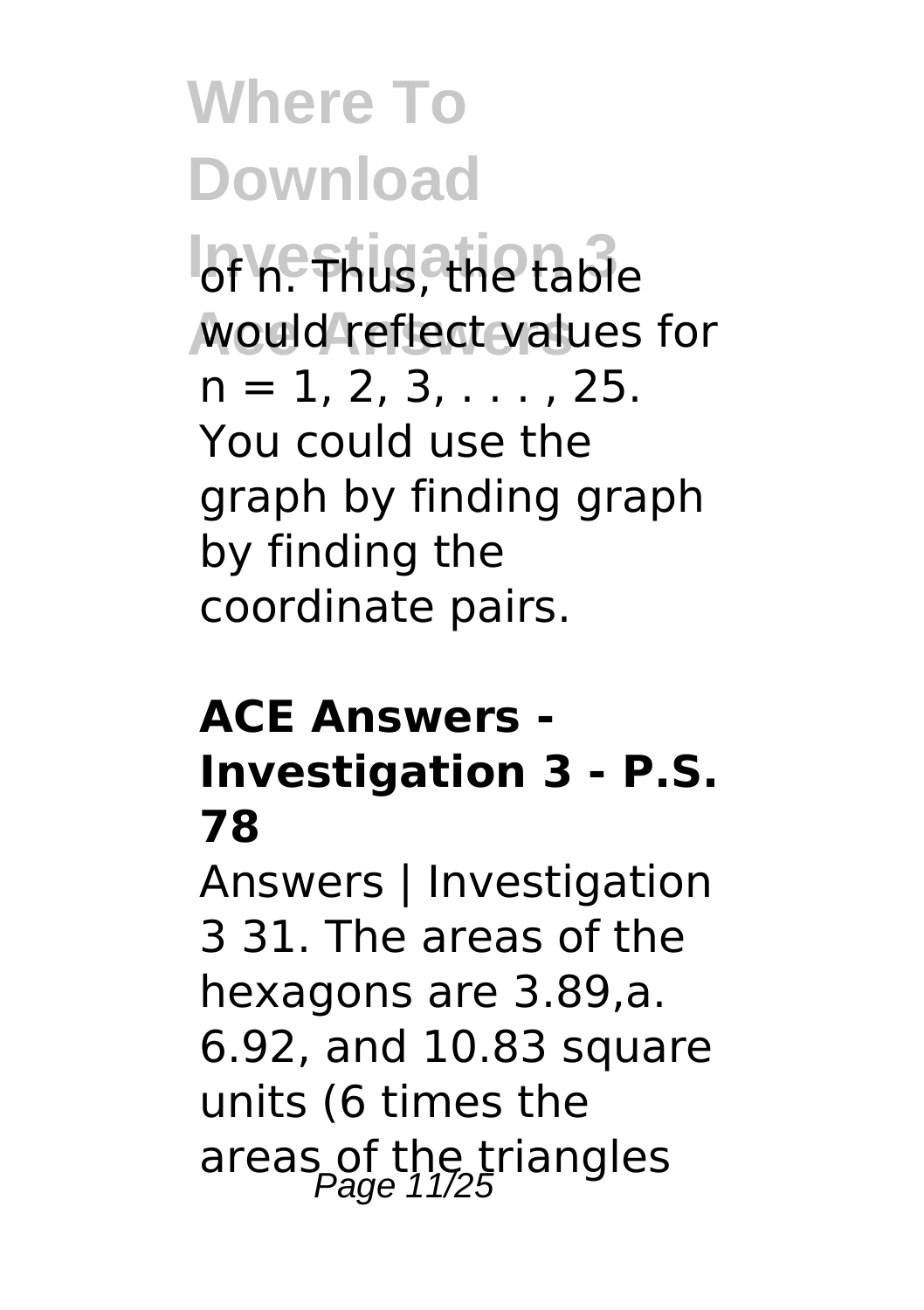**Investigation 3** in Exercise 30). b. When the areas of the regular hexagons on both legs are added together, you get the area of the regular hexagon on the hypotenuse. (i.e., 23.4  $+41.6 = 65.0$ ) 32. a. 9 5 b. 1 and 9 c. 9 and  $16d$ 

#### **A C E Answers | Investigation 3 Applications**

Answers | Investigation 3 Applications 1. a. 2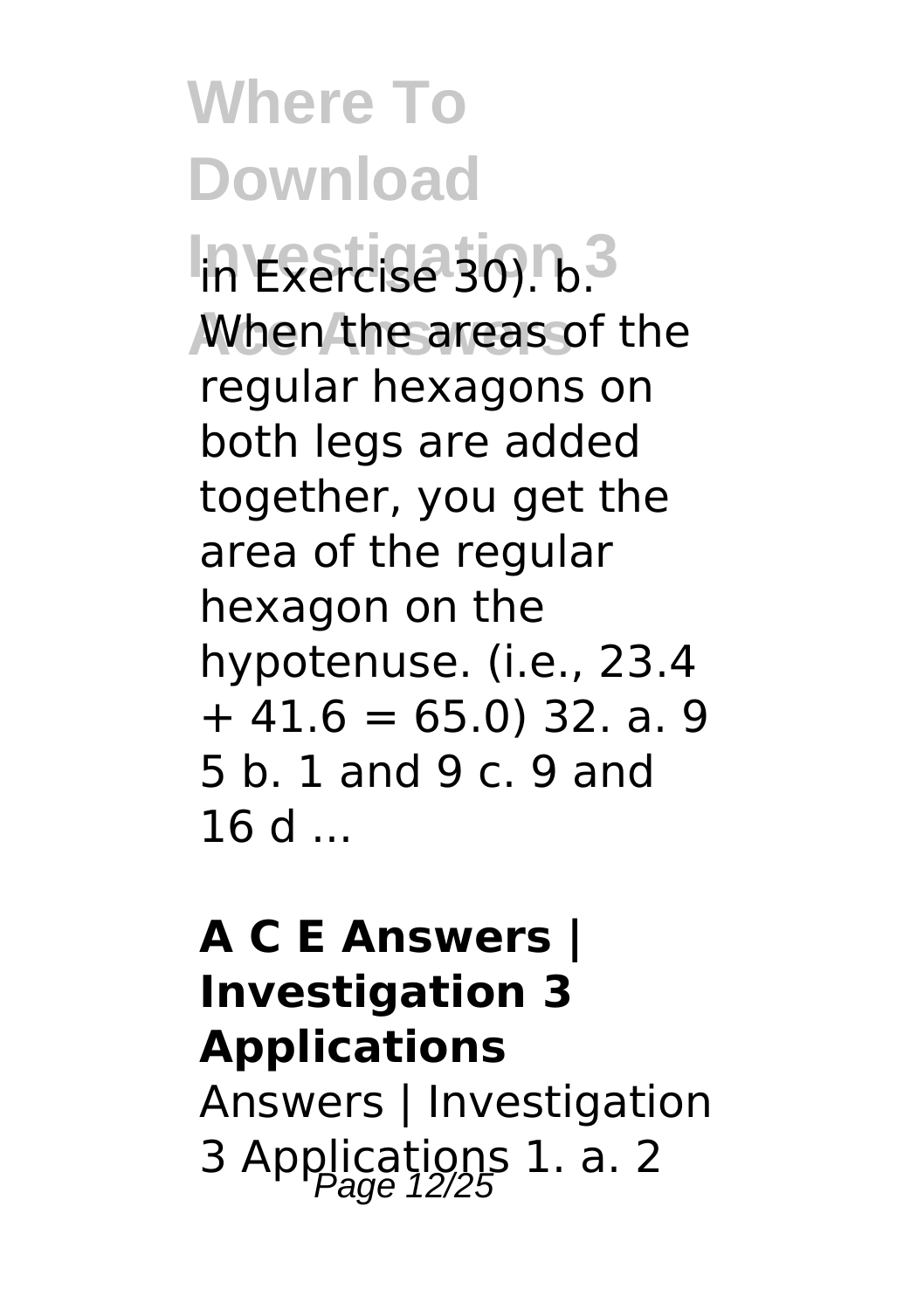**Investigation 3** square units, 2 square **Ace Answers** units, 4 square units The side lengths are b. 12 units, 12 units, and 2 units, and  $(12)2 +$  $(12)2 = 22$  (that is, 2 +  $2 = 4$ ), so the side lengths satisfy the Pythagorean Theorem. 2. The sides have lengths 15 units, 15 units, and 110 units and, because

#### **Answers | Investigation 3** Answers | Investigation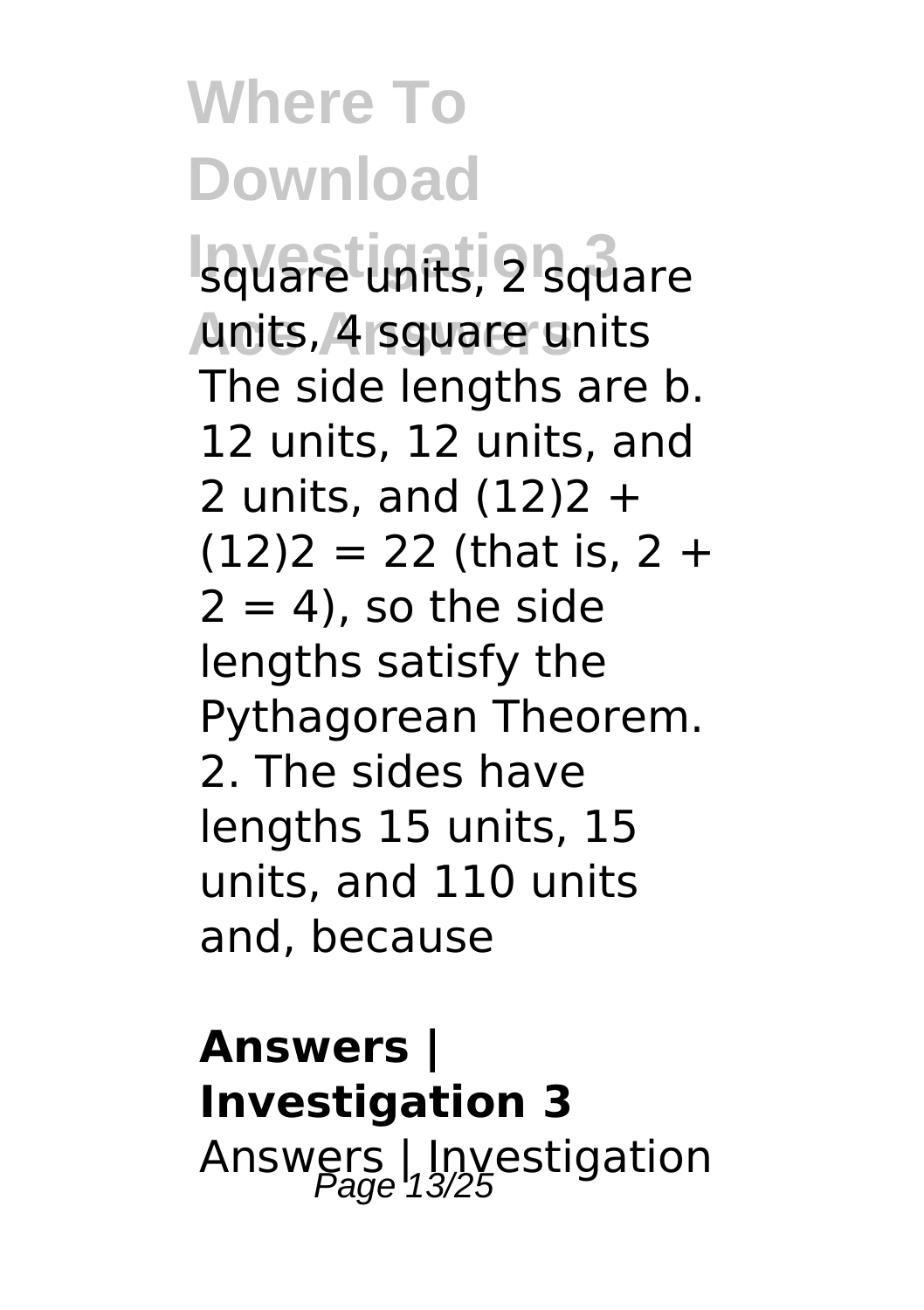**3 46. Answers will vary. Ace Answers** Possible answers: -6, -5 or -10, -3 47. Answers will vary. Possible answers: 6, -5 or -10, 3 48. Answers will vary. Possible answers: 8, -3 or -6, 4 Extensions 49. always; The sum of two positive rational numbers is positive. 50. always; The sum of two negative rational numbers is negative. 51.

## Answers  $\frac{1}{425}$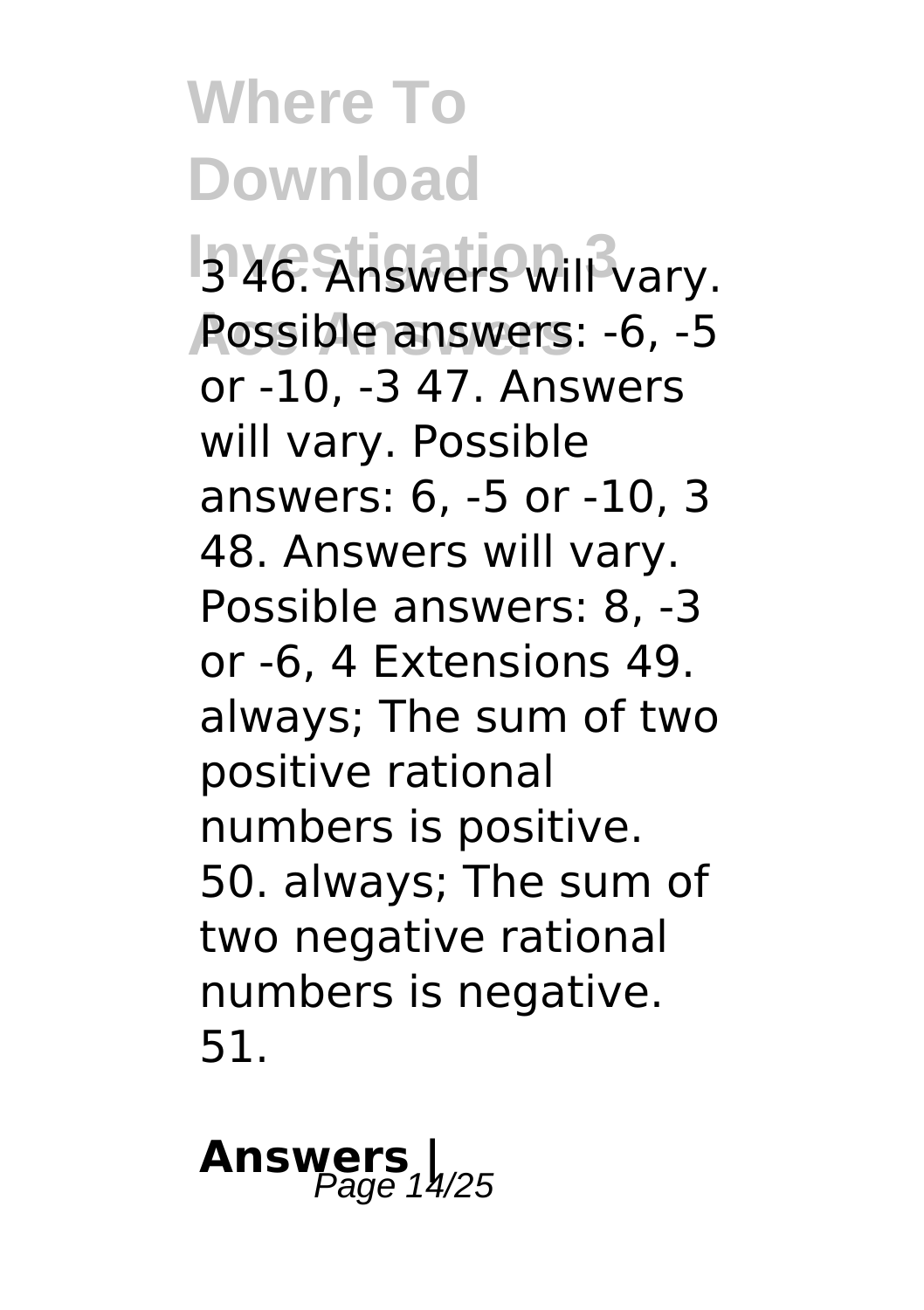**Investigation 3 Investigation 3** Answers | Investigation 3 Applications 1. a. 25 shirts would cost \$70. You could use You could use a table by trying to find a table by trying to find the cost C for every value of n. Thus, the table would reflect values for  $n = 1$ . 2, 3, . . . , 25. You could use the graph by finding some coordinate pairs and then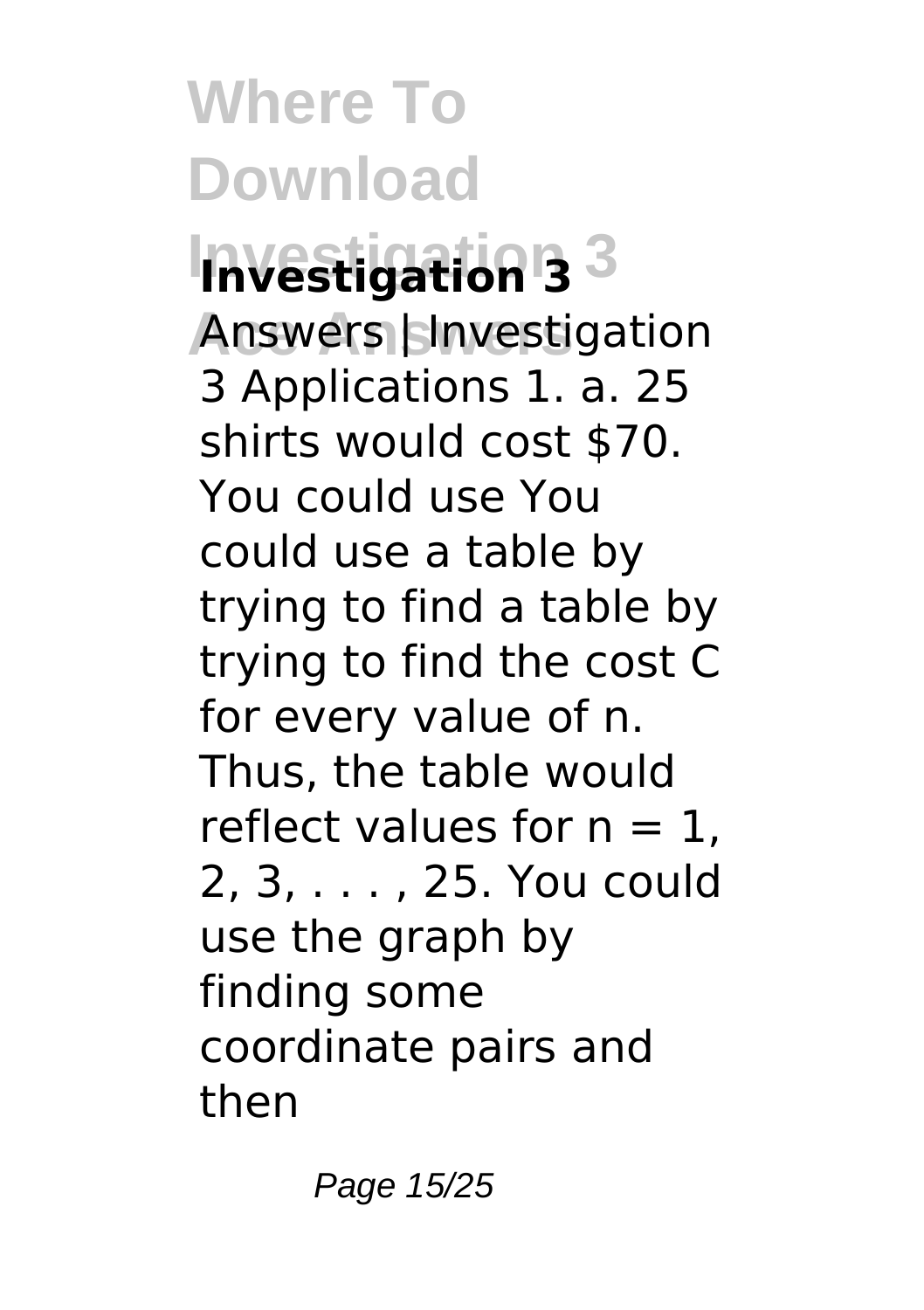**Where To Download Investigation 3 A C E Answers | Ace Answers Investigation 3 inetTeacher.com** Answers | Investigation  $3$  e. C = 650 + 30(N –  $10) C = 650 + 30N 300 C = 30N + 350$ The 30 means that each tile costs 30 dollars and the 290 is the start-up cost. 9. 80 boxes; students may graph the two equations and find the x-coordinate of the intersection point. Or they may make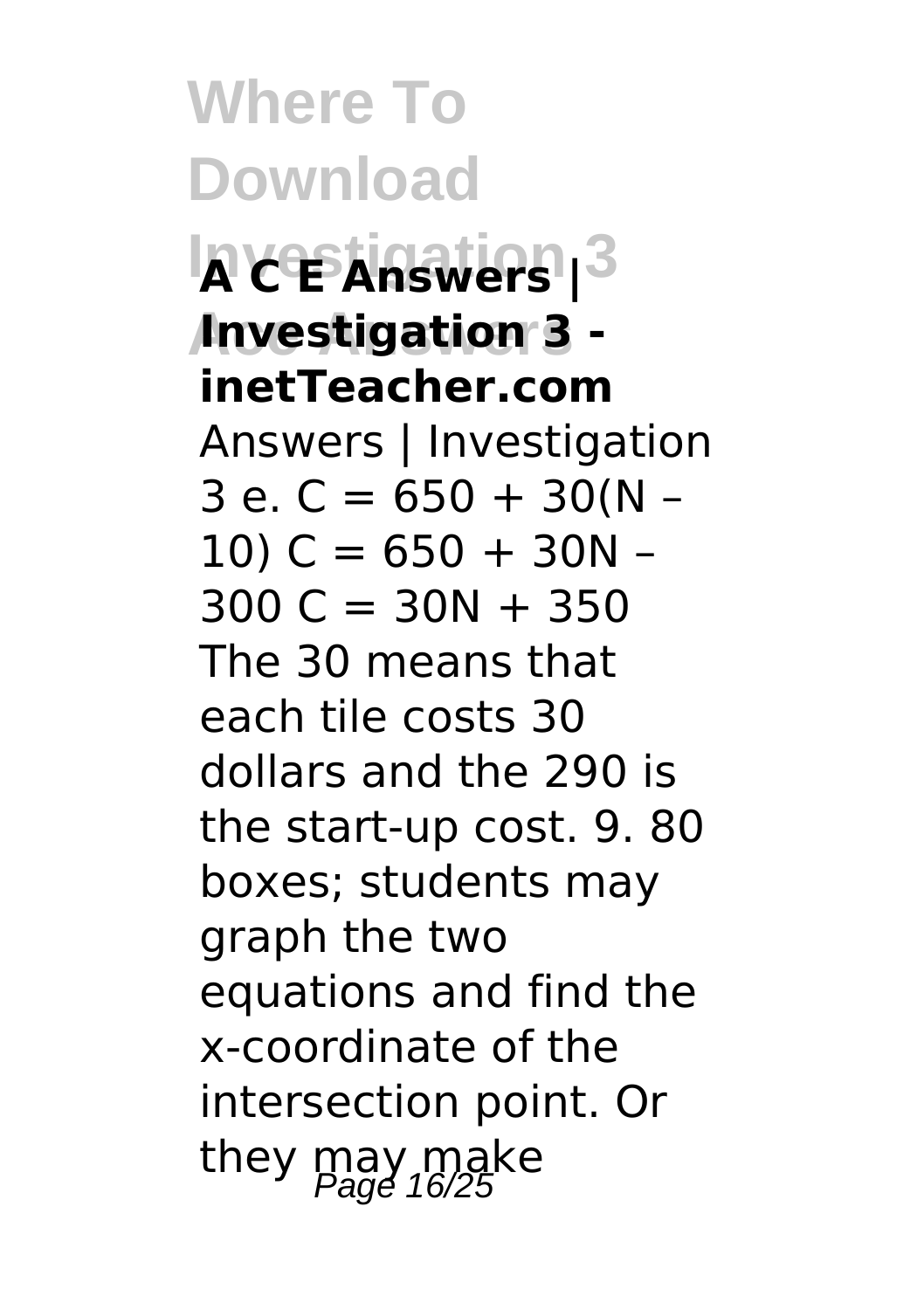## **Where To Download Investigation 3**

#### **Ace Answers A C E Answers | Investigation 3**

Answers | Investigation 3 One could also make an argument using two angles with an included angle, i.e., the Angle-Side-Angle result, which mimics the work in Exercise 14. Congruence of the diagonals follows b. from congruence of the triangles in which they are corresponding parts<sub>.Page 17/25</sub>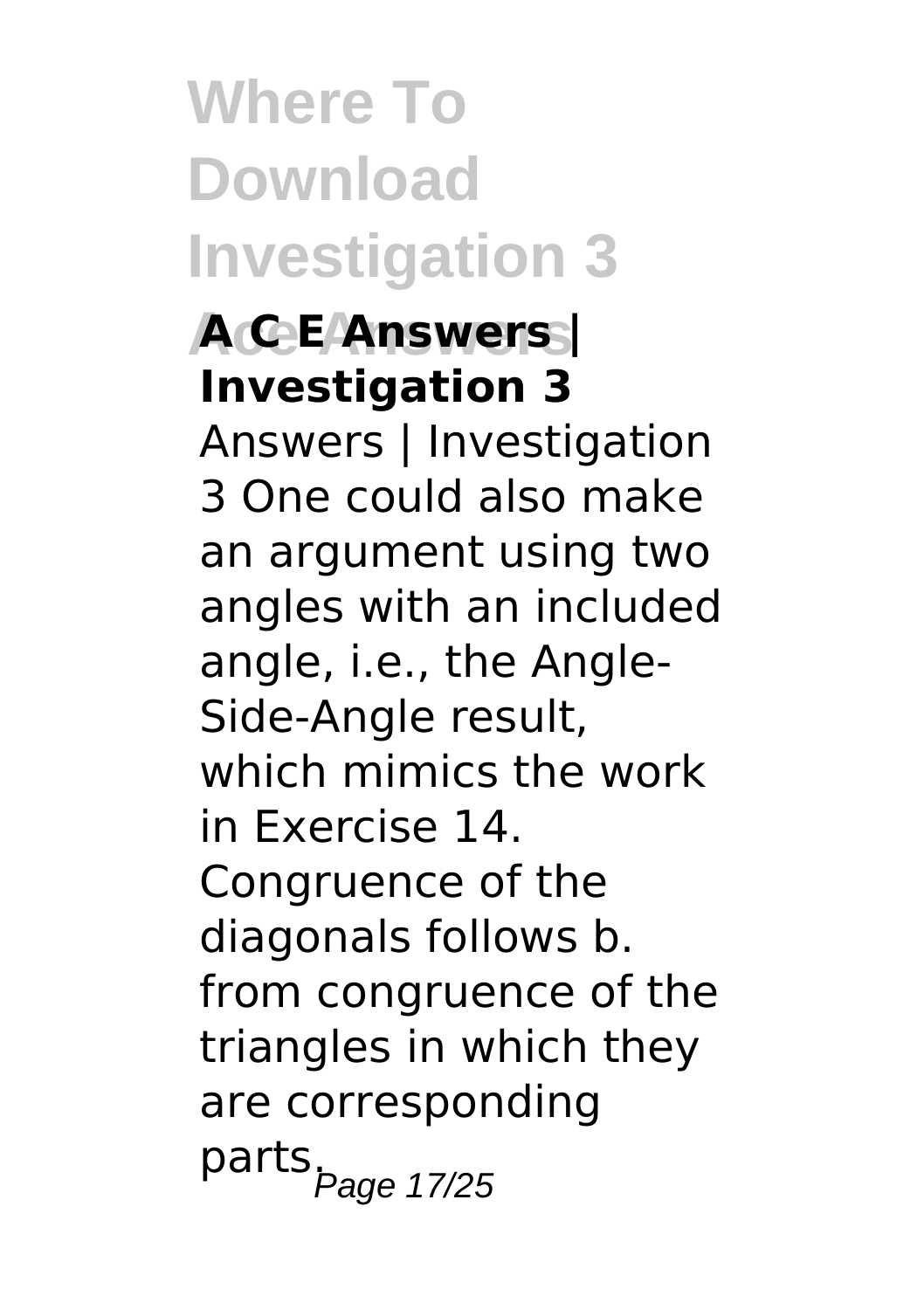**Where To Download Investigation 3 Answers Wers Investigation 3** Answers | Investigation 3 One could also make an argument using two angles with an included angle, i.e., the Angle-Side-Angle result, which mimics the work in Exercise 14. b.

#### **CMP3\_G8\_BPW\_ACE3**

ACE Answers. Please use wisely. These are available to students/families to aid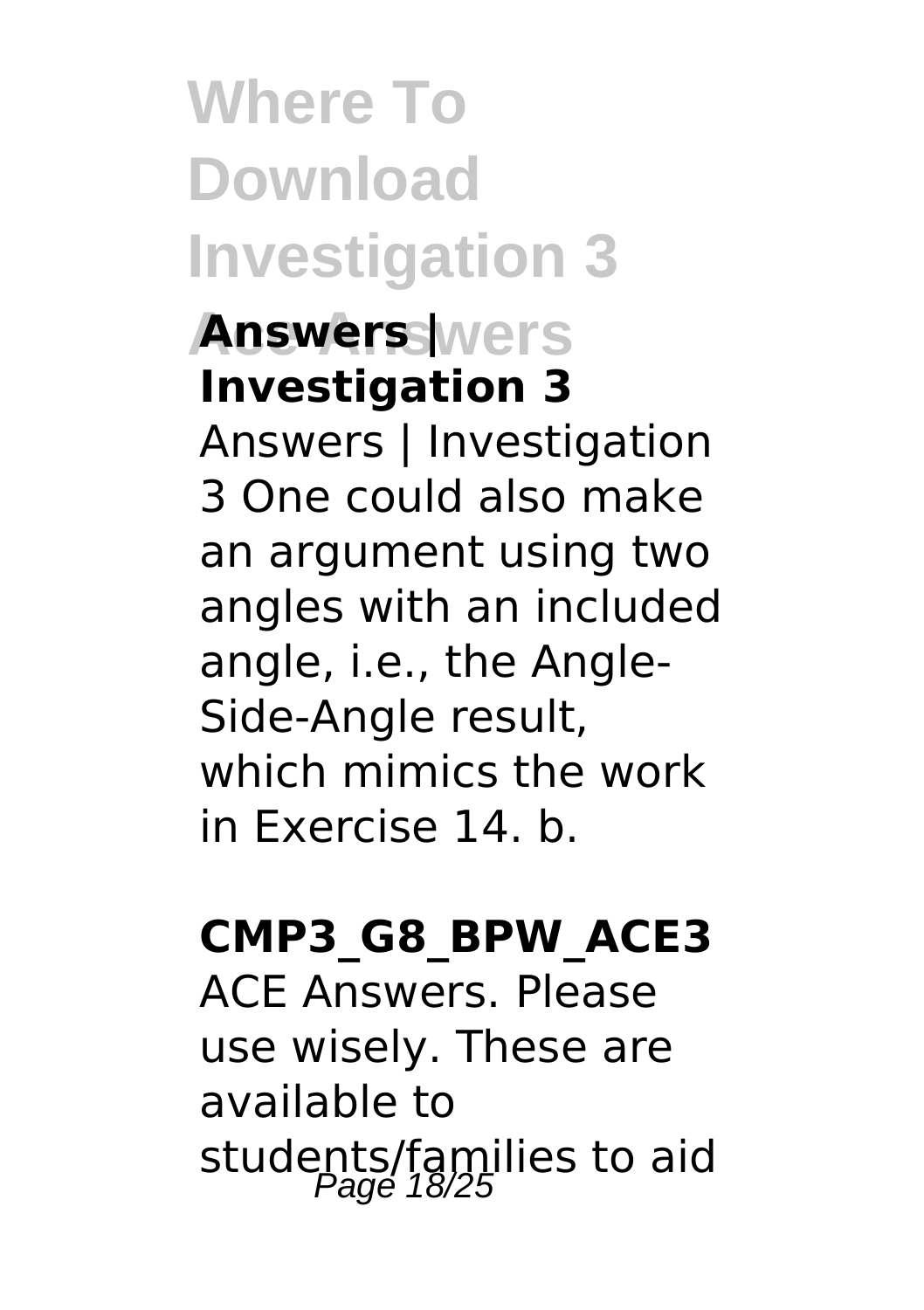**Investigation 3** and assist, and not to replace homework. Also, note the book title. They are in order by book name, and not by unit number.  $ATN =$ Accentuate the Negative.  $BPW =$ Butterflies, Pinwheels, Wallpaper.

#### **ACE Answers - Randy Hudson**

Answers | Investigation 3. Applications. 8. 1. 1. a.2 lattes with 1 9. of a cup of milk left over.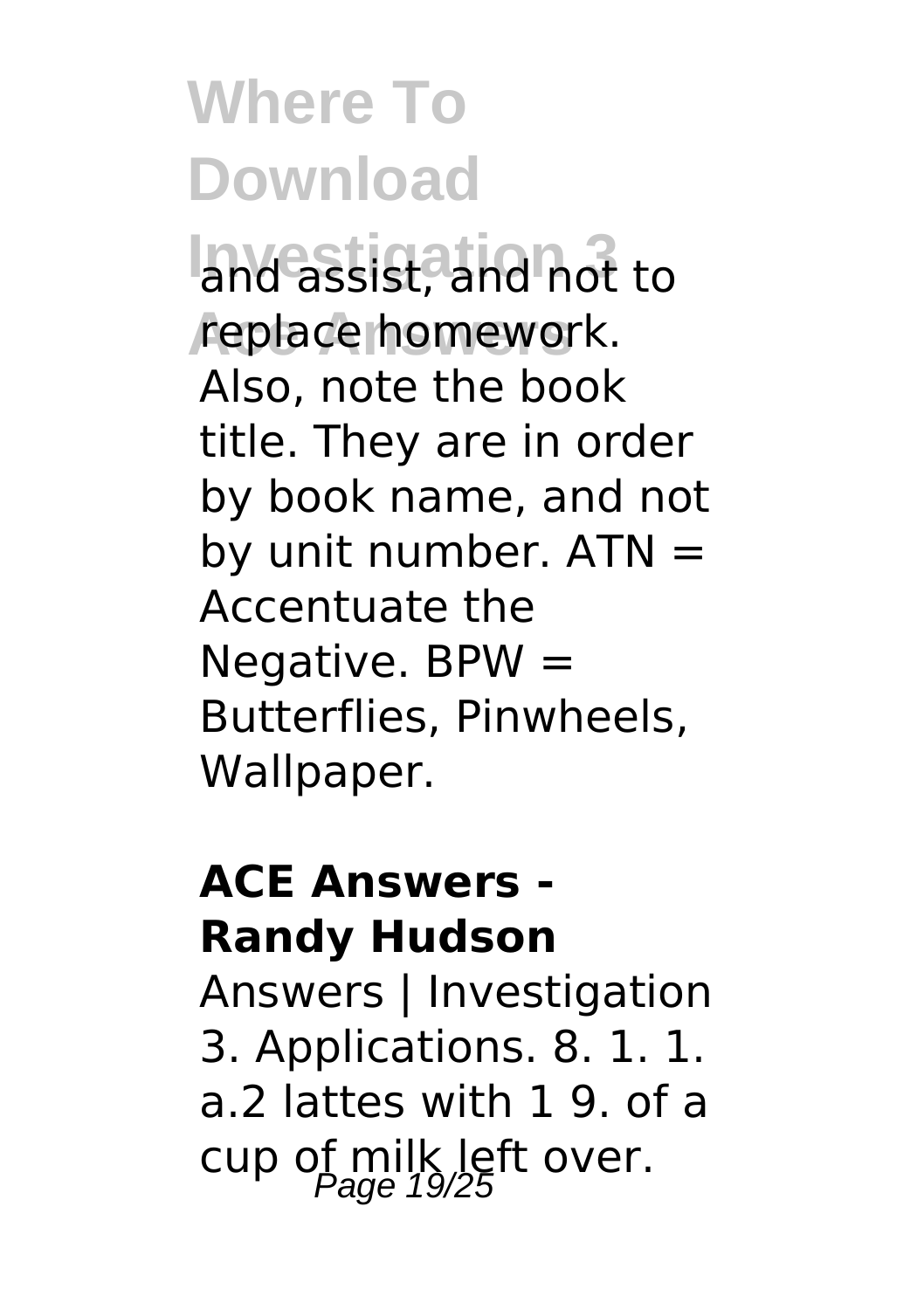## **Where To Download This 19. cup of milk is Ace Answers** enough to make 1 3.

#### **ACE Answers - Investigation 3 - P.S. 78**

Answers | Investigation 3 3. Analyzing breaking weight data. a.

Answers will vary, but .  $24 = x \vee$ , where x is the length and y is the breaking weight, is a reasonable choice. b. In the equation  $. 24 =$ x y, x (or length) is in the denominator, so as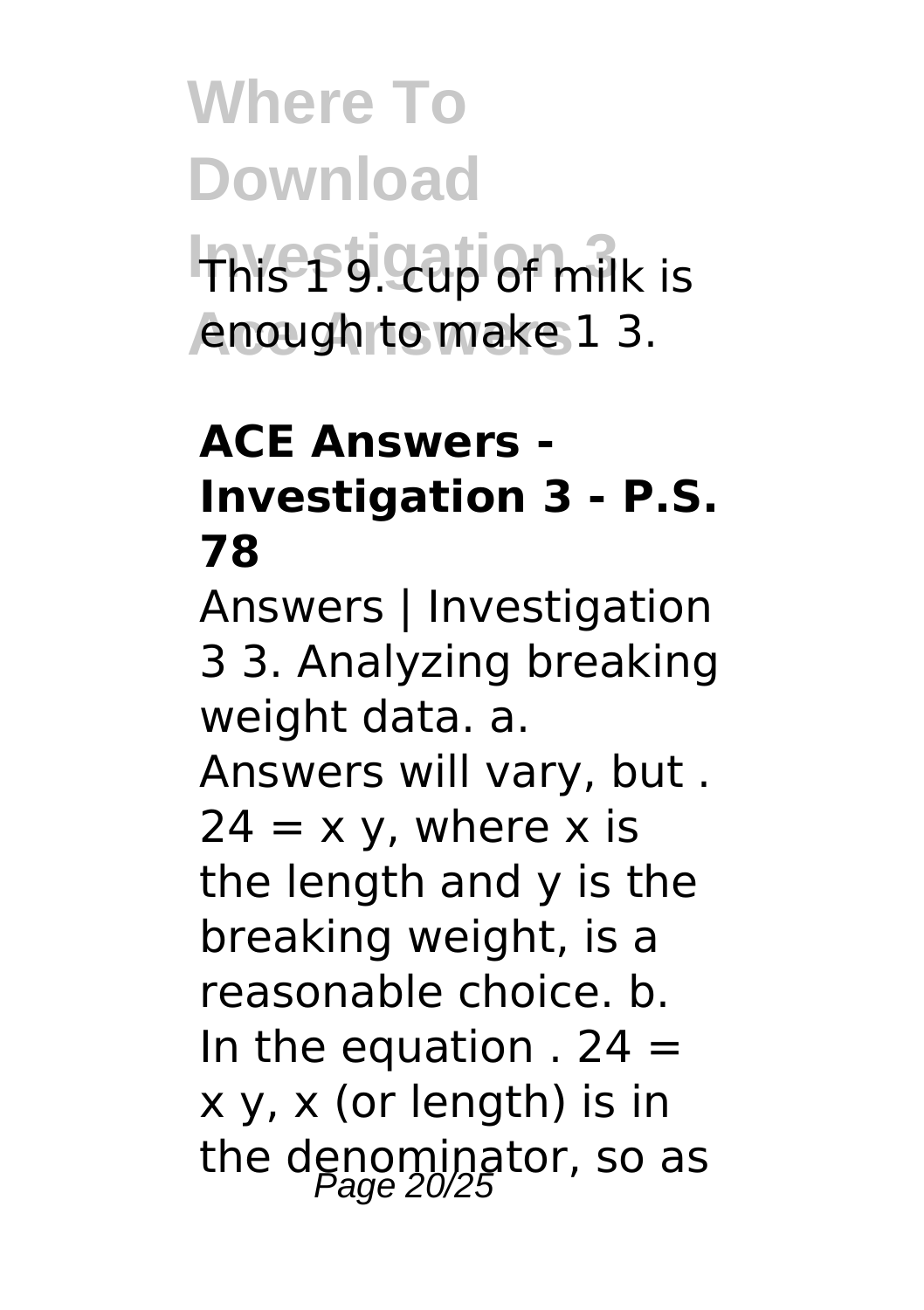**Where To Download** Ix increases, y (or 3 breaking weight) decreases.This is

#### **A C E Answers | Investigation 3 Applications**

Where To Download Investigation 3 Ace Answers  $=2222$  (that is,  $2 + 2 = 4$ ), so the side lengths satisfy the Pythagorean Theorem.  $\mathcal{P}$ 

#### **Investigation 3 Ace Answers - thesandwi**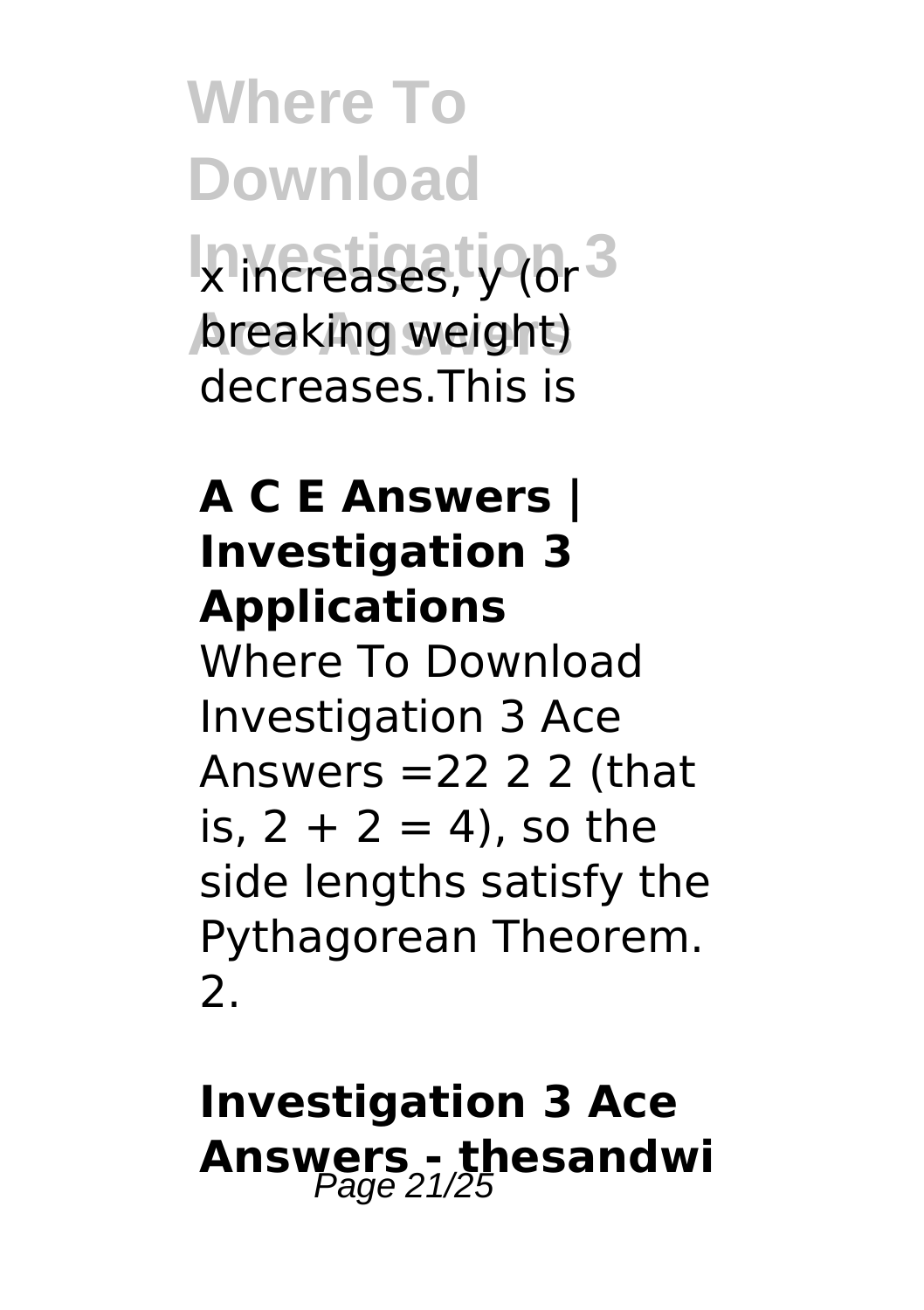**Investigation 3 chonmain.com Ace Answers** 3 14. 5 99 15. or 45 99, 5 11 16. 45 999, or 15 333 17. or 12 99, 334 33 18. 9 9 3, or 4 19. There is an infinite number of answers. Possible answers: The decimal is between 1 10 and 2 10, between 10 100 and 11 100, and between 101 1,000 and 102. 20. There is an infinite number of answers. Possible answer: One decimal answer is  $6...$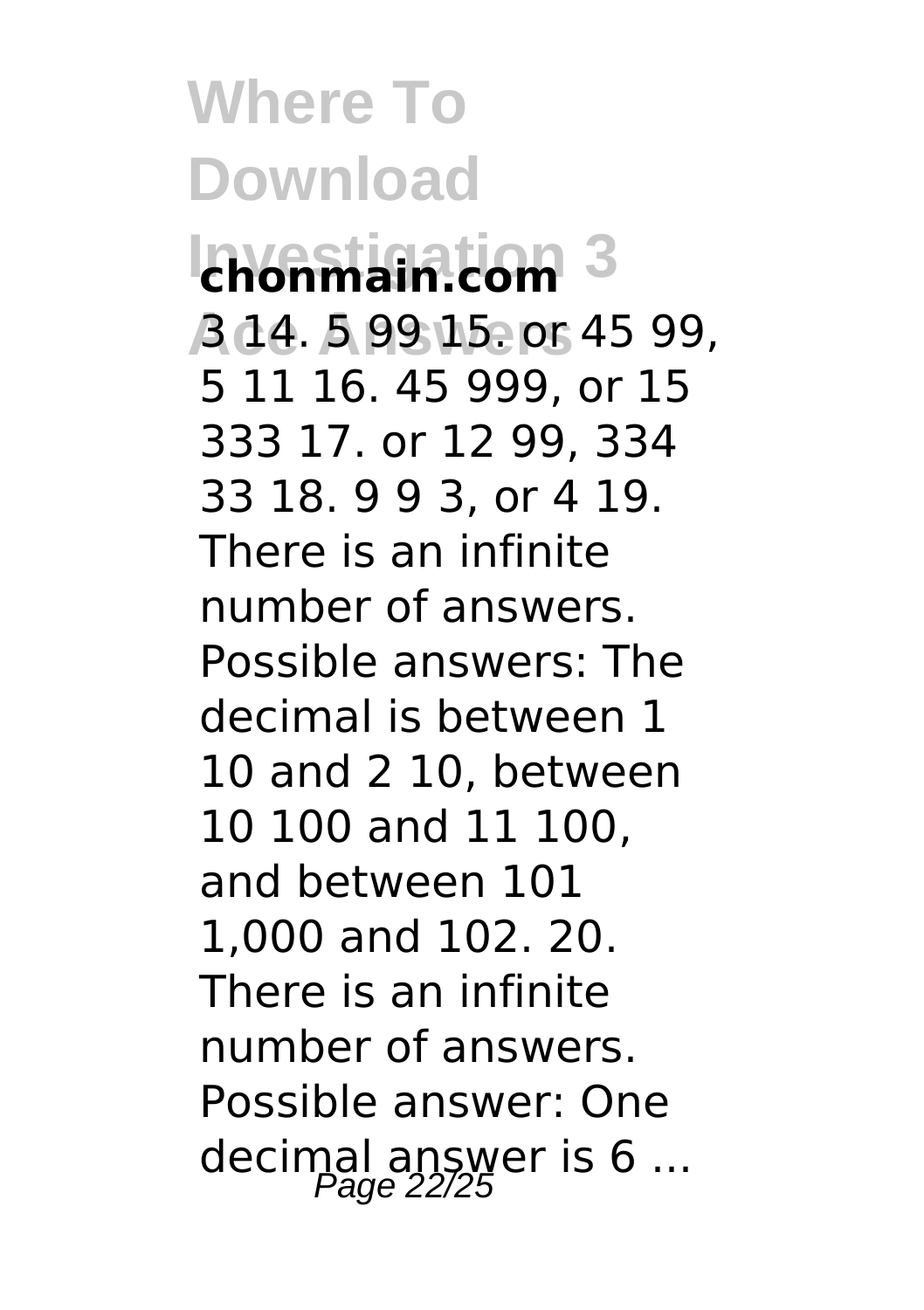**Where To Download Investigation 3 Ace Answers A C E Answers | Investigation 4 Applications** Decimal Ops 2.2 ACE Answer Key; Investigation 3 . Learning Targets and Khan Academy Practice Links. 5.1: I can fluently divide multidigit numbers using the standard algorithm. (6.NS.2) Division: 5.2: I can fluently add and subtract multi-digit numbers involving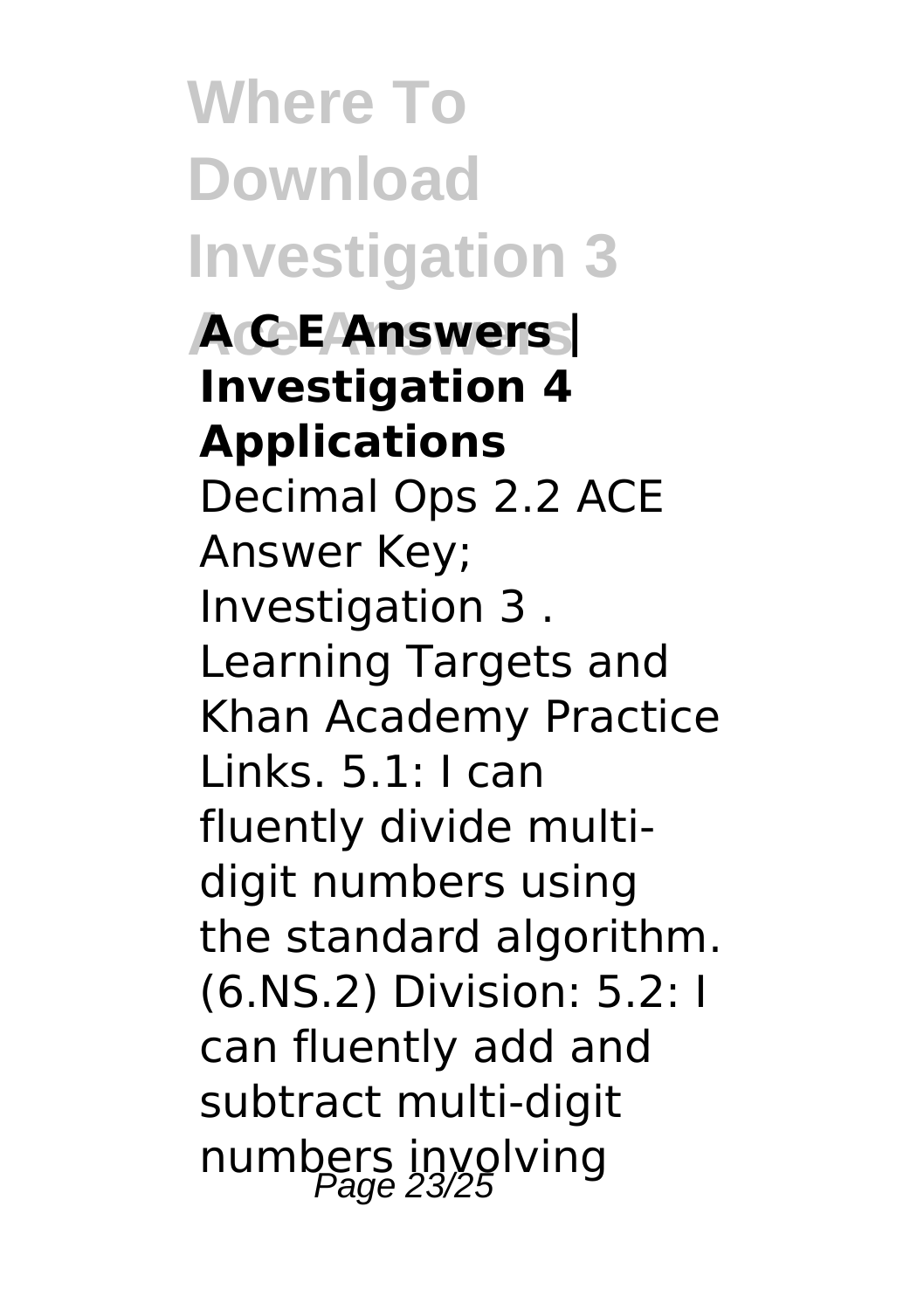### decimals. (6.NS.B.3) ... **Ace Answers**

#### **6th Math Unit 5 Decimal Ops | Ryan Bell**

My Dashboard; Parent and Student Resource Center; Pages; G7 Unit 1 Investigation 3; Home; Synergy Gradebook; MyPlan Portal; Google Drive; Benchmark Universe; Office 365